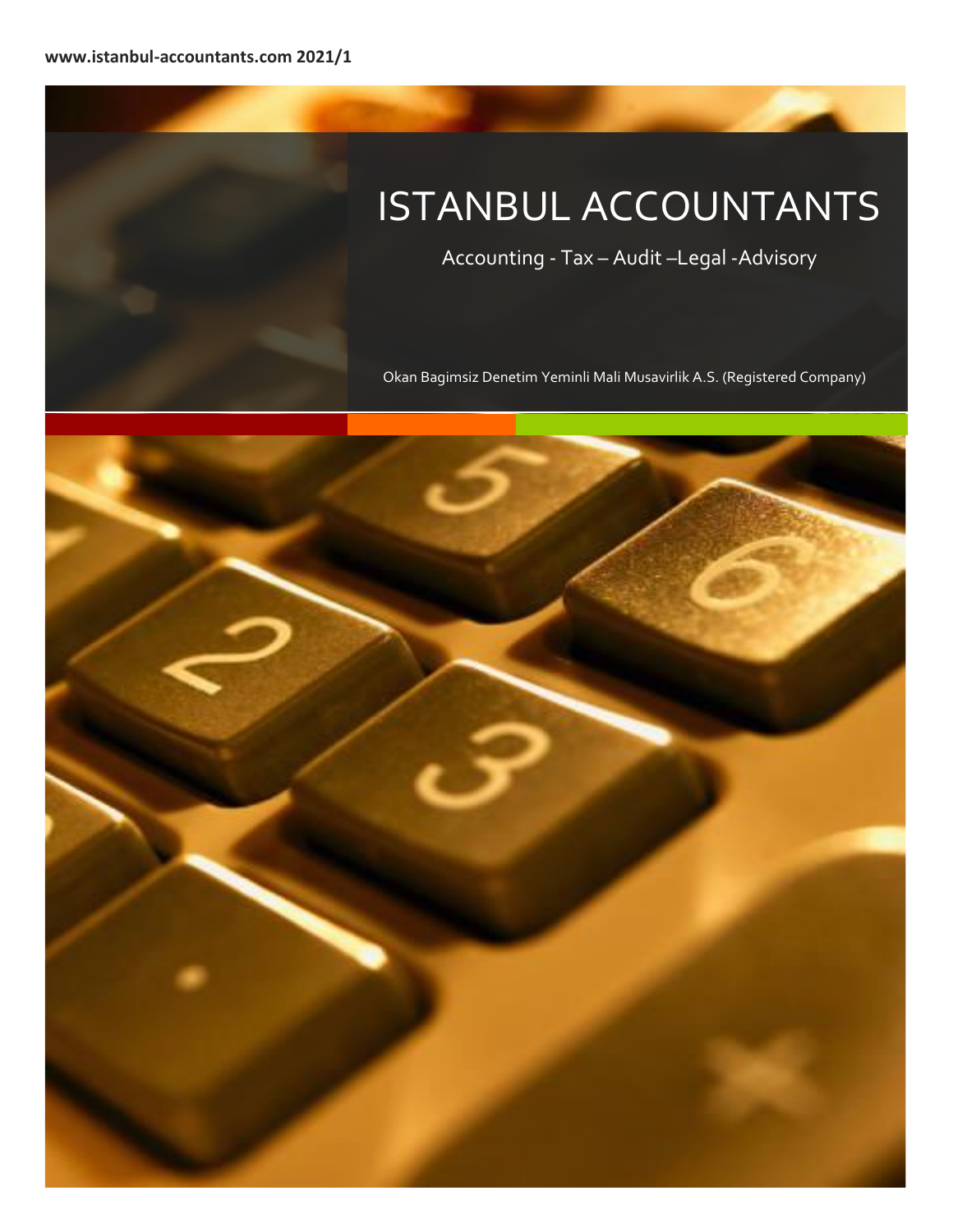

We can **advise** you on setting up structures **to suit your particular goals**. We are flexible and keep bureaucracy to a minimum **taking advantage** of the latest developments in legislation.

We **monitor our charges** to ensure we are always competitively priced and ensure we **minimize** your maintenance **costs**. We offer **free** initial consultations and do not charge for general consultancy in addition to your fixed price service.

Our **strategy is** founded on a basic principle: **success** in our business will come through the consistent delivery of quality, value and service to our clients. It's not a strategy about being the biggest or having the widest range of services, it's about doing what we do consistently well.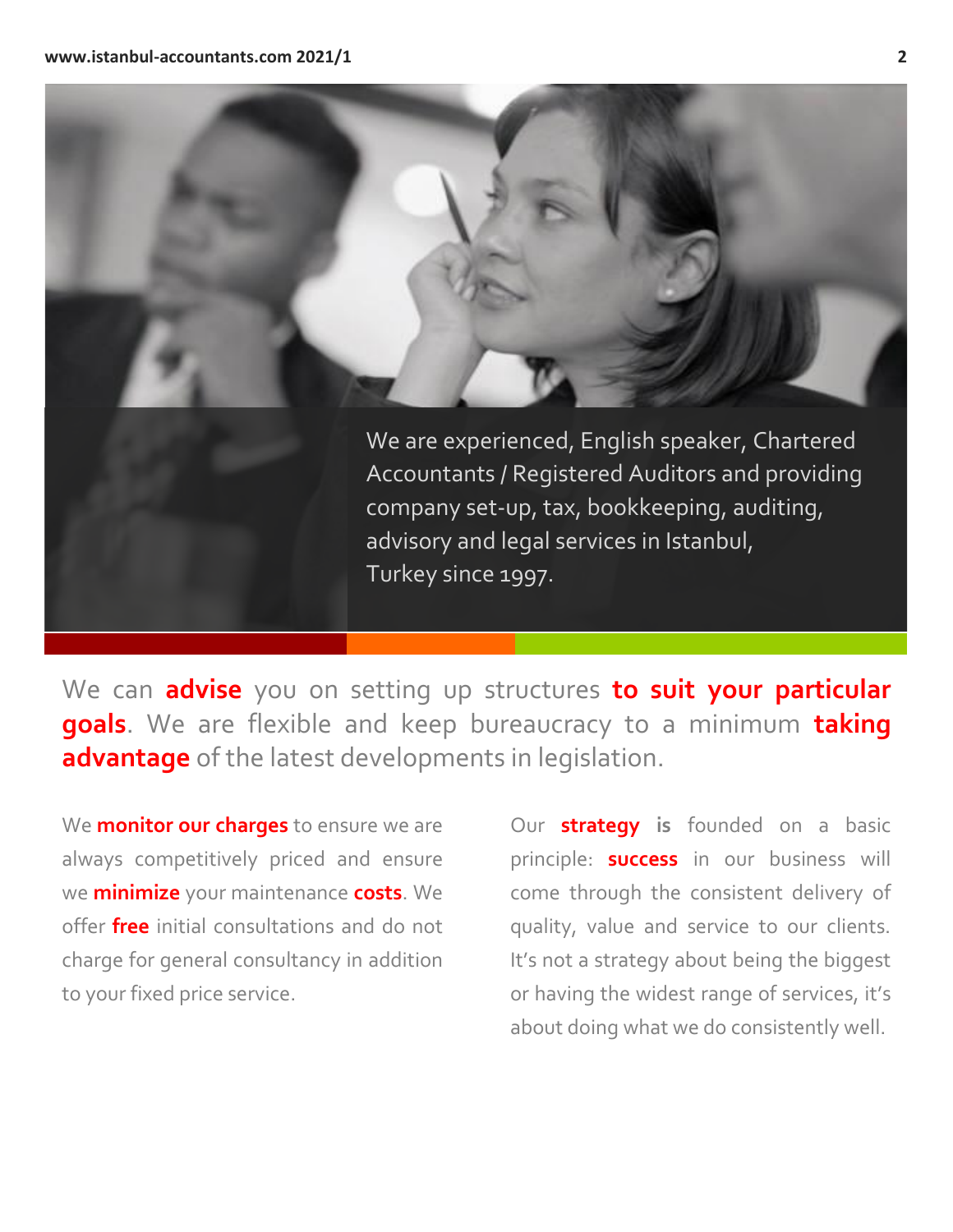

*Our outlook is different; straight talking, fast moving with a focus and attention that delivers consistent client care a traditional firm with a modern outlook.*

It goes without saying that we work towards the best possible commercial outcome for our clients. But **excellence** is about more than that. We set the **highest standards** in every area of our business, from the big things like putting together a bespoke team every time, right down to the smaller details like how **promptly** we reply to emails.

One of our most distinctive traits is our practical **approach** to our job is we enjoy **cutting** to the **chase** and getting things done. We work actively alongside our clients, helping to translate their commercial **objectives into reality**. It's not about presenting countless arguments for and against, but providing focused advice that makes a **tangible difference**.

Our clients know that we are **'always available'** for them, and enjoy direct points of contact with their designated **contact partners**. We keep our clients **informed** of progress and plans so they know exactly where, when and how their requirements are being met.

To better serve the growing domestic and international needs of our clientele, we are in association with International Networks.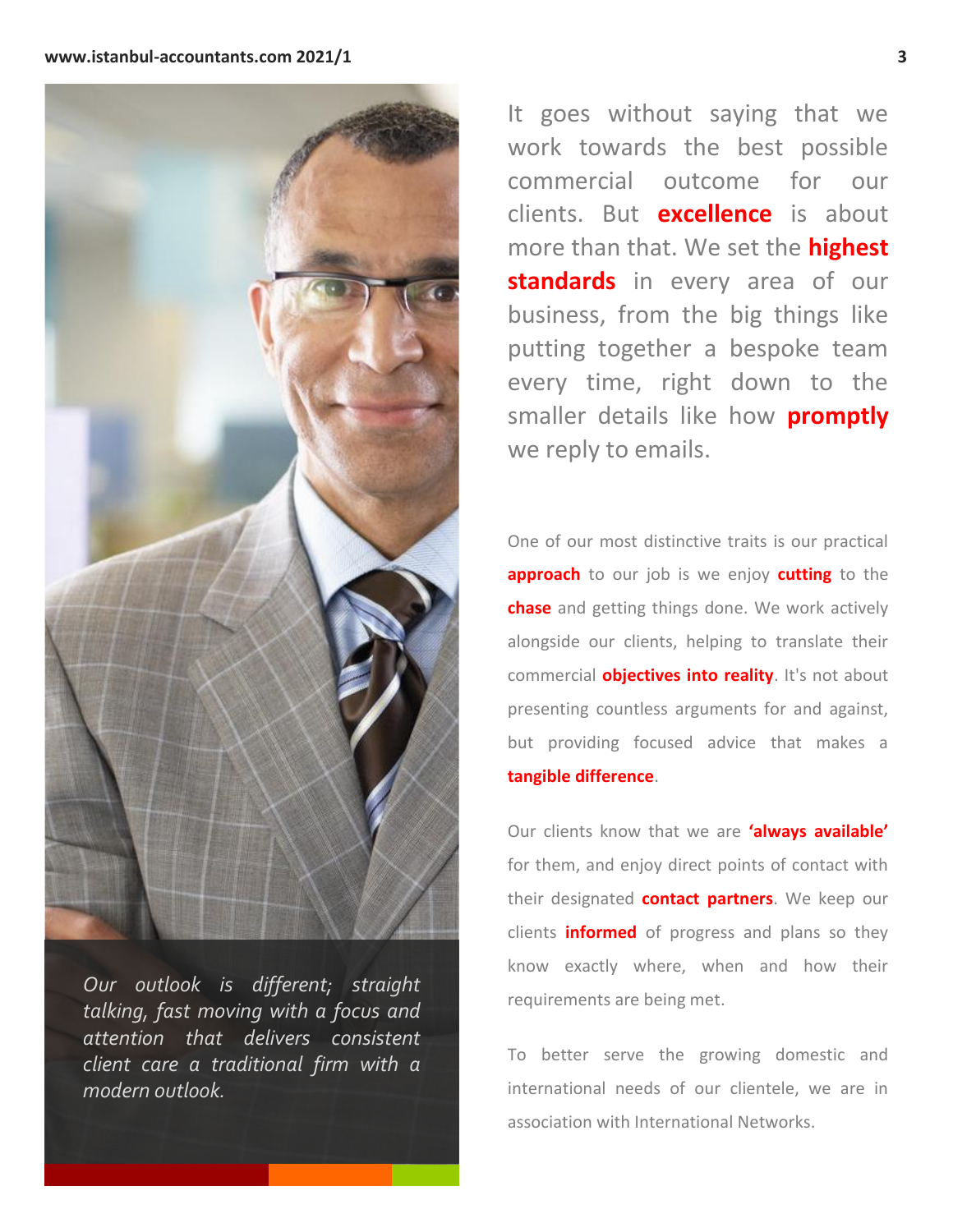*We provide a service designed to help you achieve your goals as fast as possible.* 

*As a firm of professional accountants specializing in the needs of the international business community we can provide or arrange any of the services.*

#### *Start-up*

# Your Business in Reliable Hands

- Tax Financial Planning
- Group Structures
- Company Set up
- Brach Liaison Office Establishment
- Advisory and Redirecting

#### *Outsourcing*

- Bookkeeping
- Payroll
- Returns, Preparing Confirmation Sending
- Management Accounts
- Special Reporting / IFRS US GAAP Customers' Formats

### *Tax*

- VAT Refund / Fast service
- Advisory
- Due Diligence
- Litigation
- Special Confirmations and Reports

### *Audit - Advisory*

- Statuary IFRS US GAAP
- Financial Due Diligence
- Valuation, Company Brand Asset
- Internal Control Systems, Setting up Audit
- Liquidation
- M&A Cases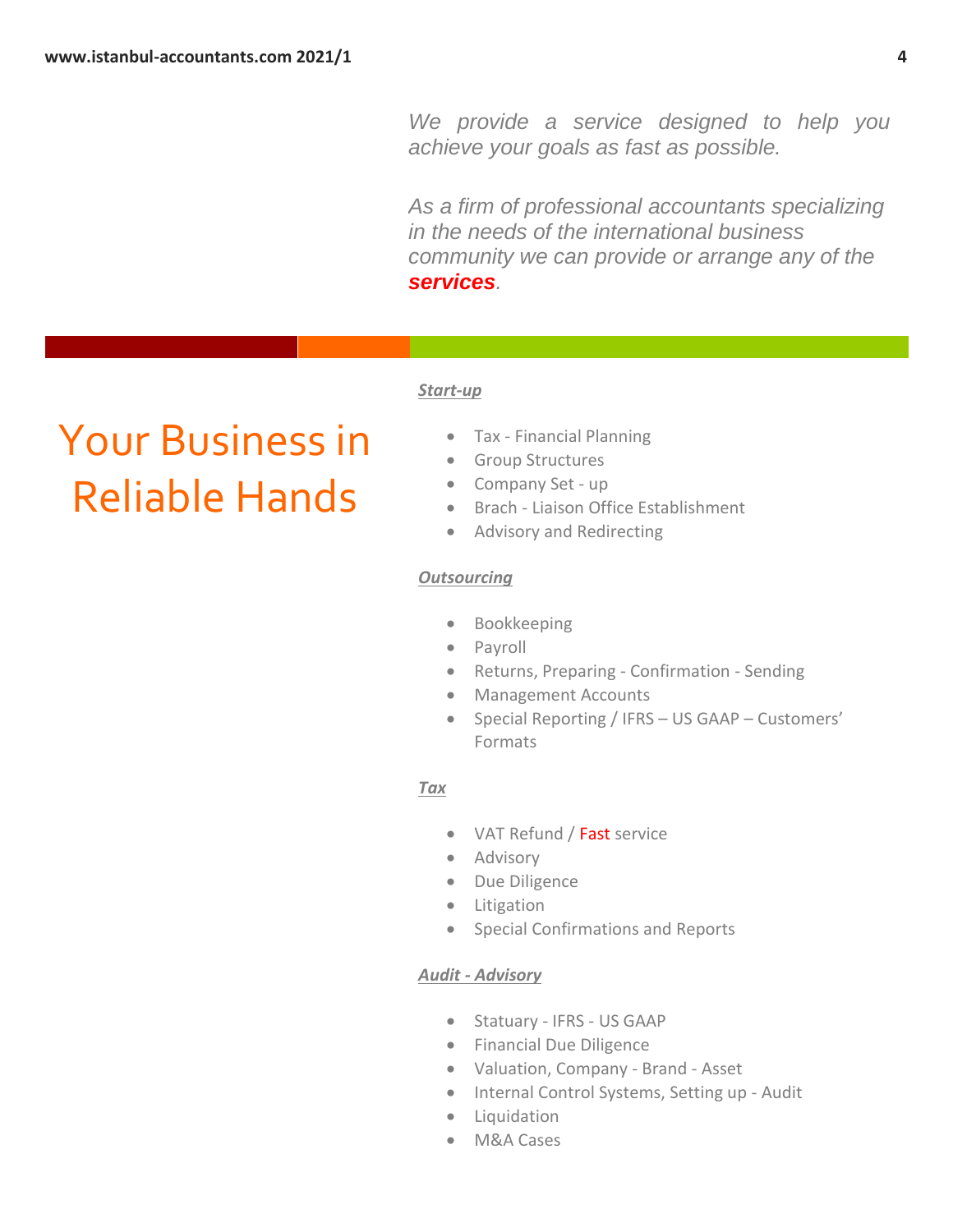**Our partners** of professionally qualified chartered accountants and registered auditors can draw on the knowledge of over twenty years of experience in this field to provide tax and financially efficient solutions and structures for a wide range of internationally based clients with our **over 30** certified employees.



### **Murat OKAN**

Founder Partner, Sworn-in Financial Advisor More than 20 years experience, former tax inspector of Ministry of Finance and **Chief Auditor** of **Capital Markets Board of Turkey**, MBA, married, 2 children, English speaker



## **Turgay KAYA**

Founder Partner, Sworn-in Financial Advisor More than 20 years experience, former tax inspector of Ministry of Finance and **tax desk president** of Ministry of Finance, MBA, married, 2 children, English speaker



## **Adnan AKSOY**

Founder Partner, Sworn-in Financial Advisor More than 20 years experience, former tax inspector of Ministry of Finance and **Director of Istanbul Tax Administration**, MBA, married, 2 children, English speaker



# **Ozge GUR**

Partner, Registered Financial Advisor More than 15 years audit experience with us, married, 1 child, English speaker



# Ali ILCIN

Partner, Registered Financial Advisor More than 20 years outsourcing experience with us, MBA, married, 2 children, English speaker